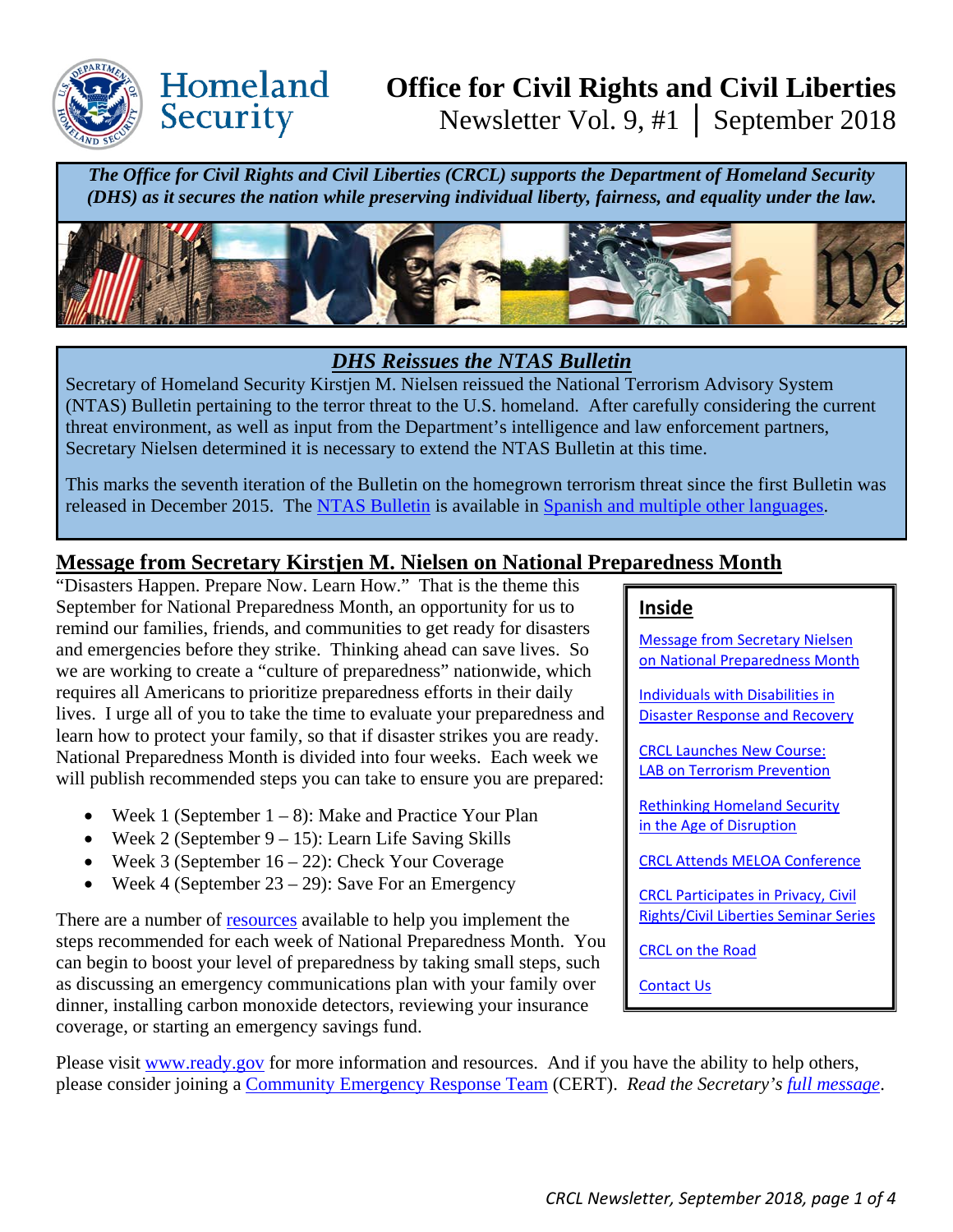# *Commemorating the 17th Anniversary of the September 11th Attacks*

Secretary Kirstjen Nielsen delivered remarks at the Transportation Security Administration on September 11 to honor those we lost, thank those that serve, and remind us of the progress we've made in ensuring a safe homeland. Watch [full video of the event.](https://www.youtube.com/watch?v=ZVTFG4yK3Jg&t=940s)

# <span id="page-1-0"></span>**The Whole Community: Individuals with Disabilities in Disaster Response and Recovery**

In 2017, our nation experienced a historic and unprecedented disaster season where communities were severely impacted by hurricanes in Texas, Florida, Puerto Rico and the U.S. Virgin Islands, and wildfires in California. In recognition of the one-year anniversary of these disasters, we remember and honor the resilience of individuals and communities in their recovery, particular those with disabilities and others with access and functional needs.

We want to encourage everyone, moving forward, to be prepared—work with family, neighbors and friends to build a community support network, and have a plan to check on each other after a disaster occurs. Individuals in the community are always the true first responders in disasters; you may be the help to those who may need it until help arrives.

The DHS Office for Civil Rights and Civil Liberties (CRCL) has a role to safeguard and enforce civil rights laws across the Department. As such, among other priorities, CRCL works to fully integrate these laws into disaster preparedness, response, and recovery.

Prior to, during, and following a disaster, CRCL engages with impacted communities and provides information to the public and stakeholders to protect individuals with disabilities and the whole community. To accomplish this, CRCL works in close collaboration with the Federal Emergency Management Agency (FEMA) and other federal partner agencies to support state and local frontline efforts and ensure nondiscrimination.

Earlier this year CRCL, in partnership with FEMA's Office of Disability Integration and Office of Equal Rights, embarked on a multi-city tour to dialogue directly with disability stakeholders in areas impacted by the 2017 disasters. Over several months, we held listening sessions in Texas, Florida, California, Puerto Rico, and the U.S. Virgin Islands.

At these listening sessions individuals with disabilities, representatives from local advocacy groups, and other stakeholders were able to provide feedback to DHS officials on their experiences, including both challenges and things that worked well, with disaster response and recovery. The discussion at these sessions covered a range of cross-cutting issues noted during the sessions, including:

- improving communication access for people with disabilities
- integrating individuals with disabilities into planning and preparedness efforts at all levels of government
- ensuring emergency shelters are accessible and are resourced and prepared for the whole community
- and strengthening access to FEMA resources and programs before, during, and after disaster strikes

CRCL will use feedback from these listening sessions to share more widely local best practices, and improve assistance and training, and will continue to coordinate with federal, state, territorial, and local partners to address recent challenges of those with access and functional needs in future disaster response and recovery.

CRCL also offers technical assistance to states and territories on meeting their civil rights obligations, and provides information and resources for communities on its [Civil Rights in Emergencies and Disasters](https://www.dhs.gov/civil-rights-emergencies-and-disasters) webpage. This new webpage features [summaries of each listening session,](https://www.dhs.gov/publication/civil-rights-listening-sessions-disability-stakeholders) training materials and webinars, and other information from DHS and federal partners.

We encourage you to prepare! A true culture of preparedness begins with you—create a disaster plan for your family, and consider how you can assist your neighbors and loved ones that have access and functional needs. FEMA and Ready, gov provide several resources to create a plan, and preparedness tips for diverse communities and [individuals with disabilities.](https://www.ready.gov/individuals-access-functional-needs)

*[Read the blog en Espanol](https://www.dhs.gov/blog/2018/08/29/toda-la-comunidad-personas-con-discapacidades-en-la-respuesta-ante-desastres-y)*.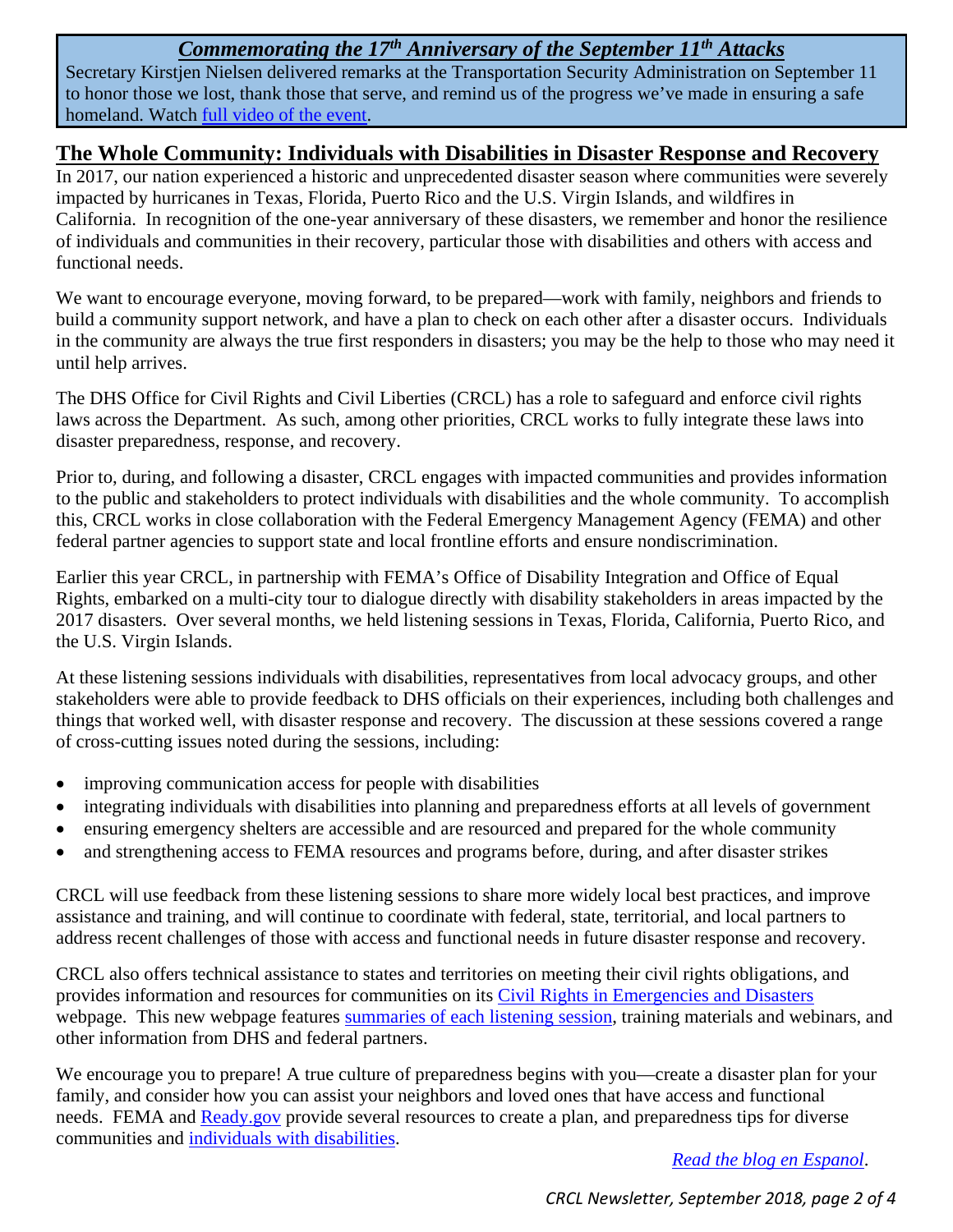# <span id="page-2-0"></span>**CRCL Launches Course: Law Enforcement Awareness Briefing on Terrorism Prevention**

CRCL is pleased to announce a major new course for state, local, and tribal law enforcement: "The Law Enforcement Awareness Briefing (LAB) on Terrorism Prevention." The LAB was developed in partnership with CRCL, the Federal Law Enforcement Training Centers (FLETC) and the DHS Office of Terrorism Prevention Partnerships (OTPP), and is designed to complement and leverage the Department's existing "Community Awareness Briefing" on Terrorism Prevention.

Over 60 federal, state, and local entities, including tribes and fusion centers, participated in the LAB development process. Center to the training is the idea that building and maintaining community trust is the foundation for effective state, local, and tribal law enforcement activities in the area of terrorism prevention, and that addressing civil rights and civil liberties protections is essential in building trust between law enforcement and communities.

The LAB is a 2-5 hour customizable course delivered by law enforcement for law enforcement. The training features case studies, exercises, and videos designed to provide a research-driven foundation for law enforcement agencies on multifaceted threats local jurisdictions face. The LAB includes resources available at the federal and local levels, and underscores the vital role that communities play as partners in preventing terrorism.

# *Secretary Kirstjen M. Nielsen: Rethinking Homeland Security in an Age of Disruption*

<span id="page-2-1"></span>On September 5, the Center for Cyber and Homeland Security (CCH) hosted a discussion with Secretary Nielsen at the George Washington University. Secretary Nielsen reflected on how the Department's mission has changed since 9/11, and laid out how DHS is evolving to address emerging threats to the homeland. After the Secretary's remarks, the conversation was moderated by CCHS Director Frank J. Cilluffo. Watch video of [the full event,](https://www.youtube.com/watch?v=M1qUA_ui12w) and read the [Secretary's remarks.](https://www.dhs.gov/news/2018/09/05/secretary-nielsen-remarks-rethinking-homeland-security-age-disruption)

# <span id="page-2-2"></span>**DHS Acting Deputy Secretary and CRCL Officer Speak at Annual MELOA Conference**

DHS Acting Deputy Secretary Claire Grady and CRCL Officer Cameron Quinn recently traveled to Detroit, Michigan to speak at the [Middle Eastern Law](http://www.meloa.org/)  [Enforcement Officers Association \(MELOA\)](http://www.meloa.org/) Third Annual Diversity Training Conference. Acting Deputy Secretary Grady provided welcoming remarks and spoke about the conference theme "Engaged Leaders Keep Communities Safe," and how it relates to the Department's year-long "Leadership Year" campaign. She thanked MELOA members and partners for leading in their unique roles to build relationships in our communities to improve safety and security across the country. She also spoke about the Department's efforts to build and sustain a diverse workforce, recruit and MELOA members and partners for leading in their unique roles to the country. She also spoke<br>in our communities to improve safety and security across the country. She also spoke<br>about the Department's efforts to build and s



Officer Quinn provided closing remarks on the final day of the conference. She thanked MELOA and other law enforcement partners in the audience, and discussed the strong relationships CRCL and local law enforcement in Detroit have cultivated stating, "We are pleased to continue one of the Department's priorities of engaging with diverse communities and partnering with local law enforcement right here in Detroit. It is through these relationships that we have built bridges between communities and the federal government for nearly a decade."

MELOA is a DHS recognized employee association composed of agents and officers from the DHS. MELOA's goal is to create positive interactions between law enforcement and the Middle Eastern community through outreach and mentorships, as well as providing assistance to local law enforcement agencies with language, cultural, and training support.